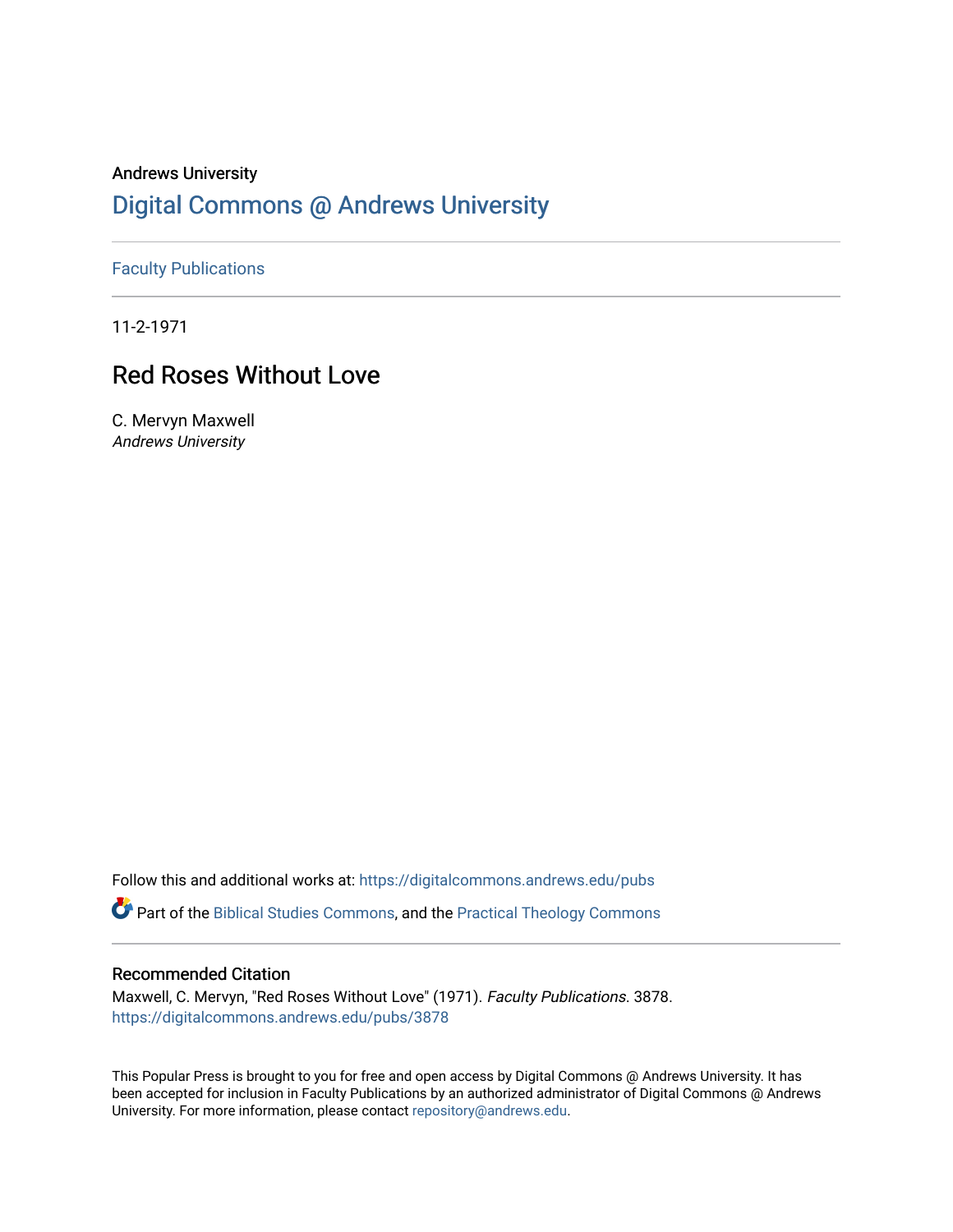VOLUME SIXTY-SIX NUMBER ONE JANUARY-FEBRUARY NINETEEN SEVENTY-ONE



A Mithout love EE PAGE ELEVEN Ses.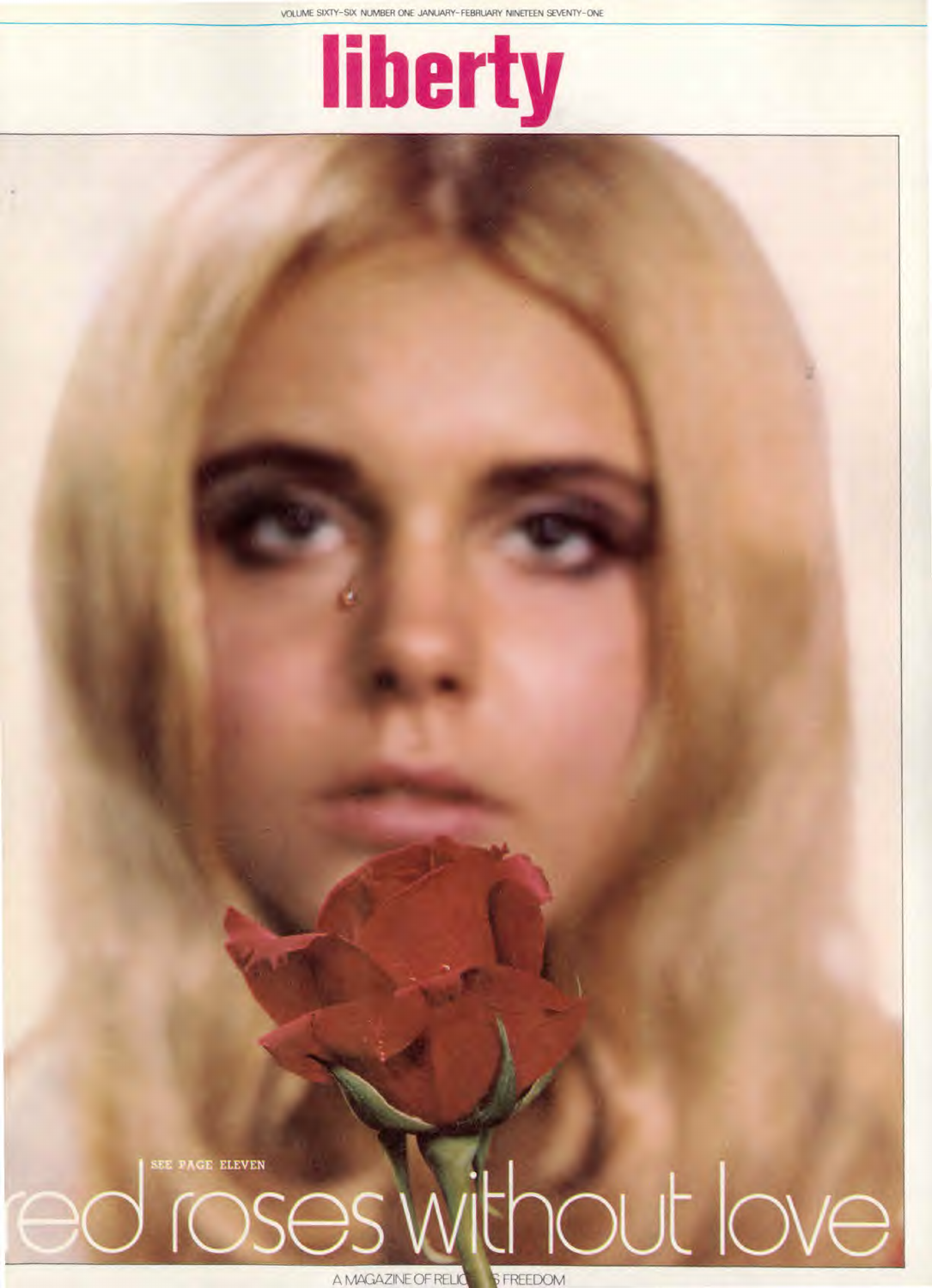



**Is** that what Christians who *keep* "Saturday for Sunday" offer the Lord each week?

## By C. MERVYN MAXWELL

On the first Monday when the red roses arrived, quite by surprise, the little lady was thrilled beyond words.

Her husband was a busy exha mu he<br>Inte<br>Inte<br>Inte h e time. Beating himself against ecutive, away from home most of he clock to keep the growthurve always climbing, he rarely had a moment for his wife anymore. He never phoned to let her know where he was, and when he wrote, it was usually to get her to do something for him at the office.

But evidently he still cared. He had sent her a dozen red roses; and every woman knows what red >roses mean.

But there was no note with the flowers, and there was no other sign of affection during the days that followed. So when an- ,other dozen roses arrived the following Monday, she found herself more puzzled than pleased.

When a third dozen came on the third Monday, she confessed she didn't know what to make of it. She phoned the florist to find out what was up, and was informed that her husband had ordered the flowers sent out every Monday without fail, until further notice.

Needless to say, after several months of this, she came to dread Mondays like the plague. To avoid the room where the bouquets were displayed. To hate the fragrance they gave off. To see in a universal symbol of love only an ugly symbol of estrangement.

For even flowers . . . even red roses . . . every Monday . . . without *love . . .* can be murder.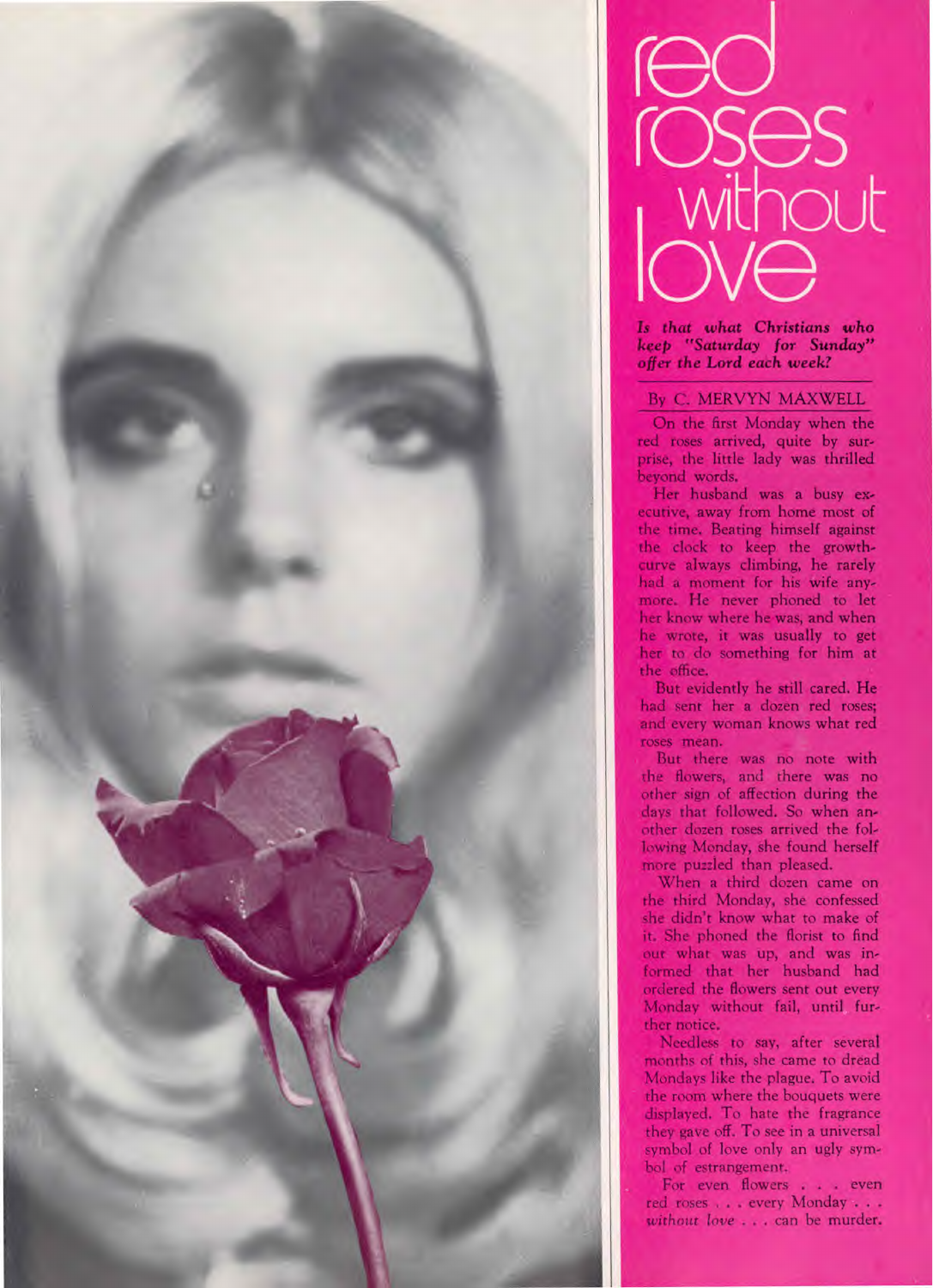This story has a direct bearing on the question of Sabbath and Sunday observance in the twentieth century.

To the half billion Christians in the world who "keep Sabbath on Sunday," it is an enigma and a riddle that two and one half million of their fellow Christians— Seventh-day Adventists, Seventh Day Baptists, and so on—"keep Sunday on Saturday." Christians keeping the Old Testament Sabbath in the twentieth century? An anachronism!

Most people don't mind too much, of course. A person has a right to his beliefs, they say. Some put it a little stronger and call it foolishness. But when those same out-of-step Christians appear before legislative bodies and city councils to denounce Sunday laws, reciting betimes the Sabbath commandment in defense of the seventh-day Sabbath, insisting that there is no command in all the Bible to honor Sunday, then indeed judgments sharpen. Some Sundaykeepers, especially those who are theologically inclined, denounce keeping Sabbath on Saturday as sheer legalism—not considering, perhaps, what judgment might well be made concerning them, who seek to force cessation of Sunday work by civil law!

Sabbathkeepers themselves say that their observance of the seventh day is an expression of their love for God. "Is it legalism to love God?" they ask. Legalism has been defined as "strictness . . . in conforming to law . . . as a means of justification." In theological circles, legalism is thought of as trying to earn God's favor through outward obedience to God's law, without the inward spirit of gratitude, humility, and love that come from realizing that, apart from the grace of God given through Christ, no man *can* please God. Legalism is like giving red roses every Monday, without love.

Let us admit it right off: Sabbathkeeping can be legalism.

It is said that a certain shopkeeper, somewhere, sometime, was extremely careful not to lose to the Sabbath a single second of business more than was absolutely necessary. He kept his Store open until the very instant that the sun went down on Friday night, and he opened it again the very instant it set on Saturday night. In fact, he watched for sunset on Friday night from the top of the flight of stairs outside his store in order to gain every advantage he could from the curvature of the earth, and he checked for the setting of the sun on Saturday night from the bottom of the steps, where it seemed to occur a fraction of a second earlier!

This shopkeeper—if he ever existed, that is—was a legalist. The Sabbath was for him no longed-for period of fellowship with God, no warmly welcomed spiritual experience, but merely an interruption in his private affairs, and nothing more. In other words, the Sabbath for him was "a dozen roses" that he gave to God each week, without love.

In the New Testament, Paul's letter to the Christians living in Galatia is acknowledged to have been written against legalism. In this book Paul makes some very severe remarks about the observance of days. "Ye observe days, and months, and times, and years," he scolds. "I am afraid of you, lest I have be stowed up -

on you

labor in vain" (Galatians 4:10, 11).

It is often assumed that Paul is here denouncing the observance of the seventh day as the Sabbath but if he is, then he is denouncing all other days and seasons along with it. His remark, as it stands, applies equally to the observance of such "days" and "times" as Sunday, Lent, Easter, and Advent, as it does to the observance of the seventh-day Sabbath.

If this verse means that Sabbathkeeping is legalism, it means that Sundaykeeping is also legalism. It opposes the observance of all "days . . . and times."

But it is unrealistic to use an author's words without considering their context. Did Paul really mean to condemn all observance of all set times?

Hardly. Or at least, if he did, he condemned himself. For Paul personally observed certain days and times as a part of his own religious practices.

There is a widespread concurrence among many scholars that Paul wrote his letter to the Galatians from the city of Corinth, and that he did so around the year **A.D.**  58. If it is true that he did so, then there is evidence that within months both before and after writing Galatians, Paul freely observed days and seasons himself. In

the last chapter of 1 Corinthians, a letter he wrote in the spring of **A.D.** 57, nine months before he wrote Galatians, Paul said, I hope to spend next winter with you, but "I will arry at Ephesus until Pentecost" (1 Corinthians 6:8). Then a year ater, in the spring of **A.D.** 58, a few months after

writing Galatians, Paul apparently spent the Passover week with the church at Philippi and then, conscious once more of Pentecost, hurried to get to Jerusalem, if possible, before that special day (Acts 20:6, 16). Passover and Pentecost were among the "days and seasons" of the Jewish ceremonial laws and they had become particularly meaningful to Chris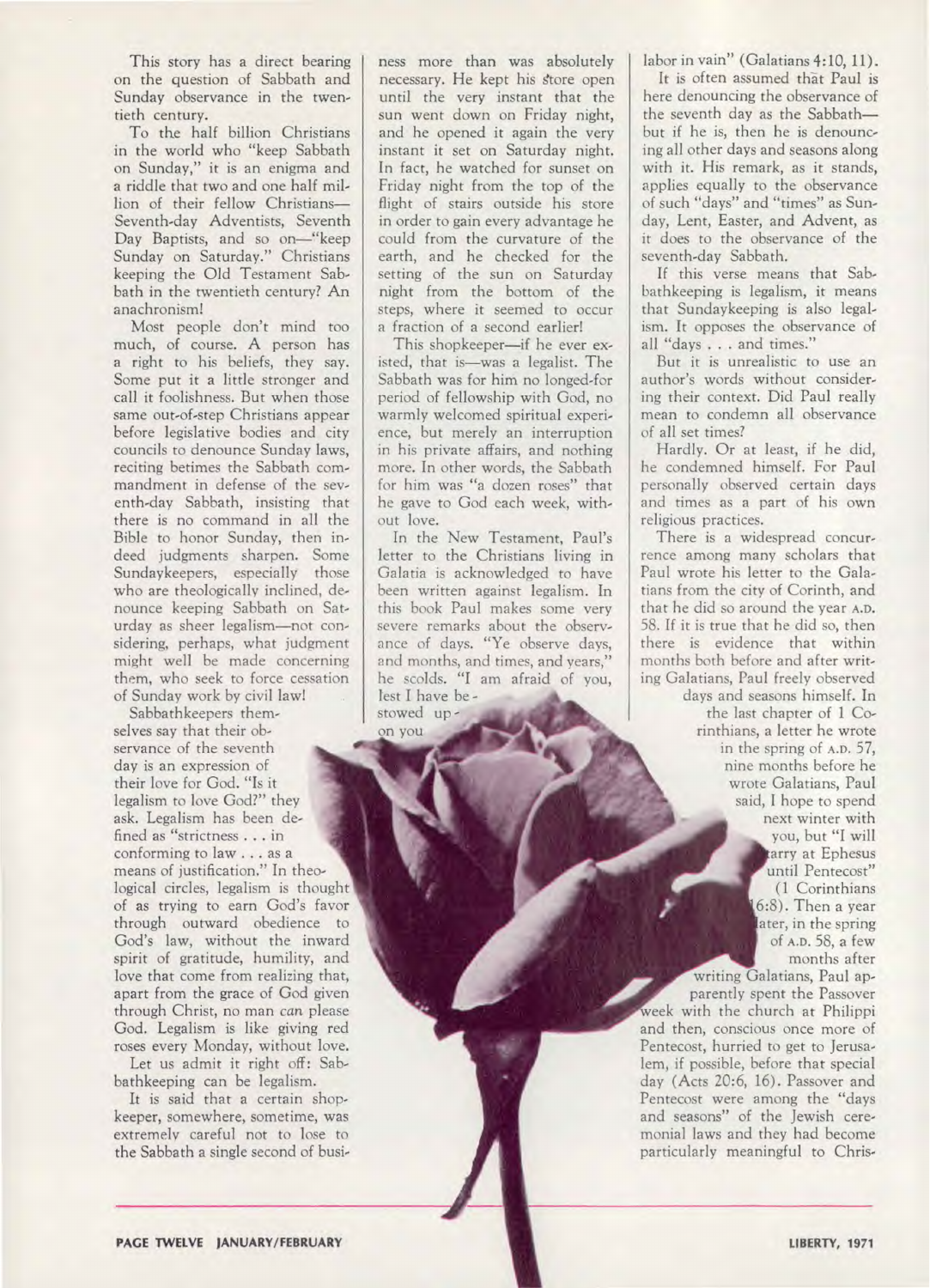tians as well because Jesus' death occurred at a Passover and the Holy Spirit fell on a Pentecost. Paul, as a Christian Jew, was not in the least embarrassed to observe these "days" with their new Christian context. Near the end of Paul's life someone remarked that he still kept the Jewish laws; and this is in harmony with his own statement that in order to convert Jews to Christianity he was willing, at least on occasion, to live like a Jew. (1 Corinthians 9:20.)

Evidently, then, when Paul blamed the Galatians for observing "days, and months, and times, and years," he was not condemning the observance of days per se. How could he have done so? Jesus, the Author of the Christian religion, kept the Sabbath day regularly. Luke 4:16 says it was His "custom" to attend the synagogue on the Sabbath.

Then what is Paul attacking in Galatians 4:10? Obviously, the *mere* observance of days and seasons in a "legalistic" manner, without true godly faith, as if there were some virtue in the observance in and of itself.

If Paul were alive today, would he not condemn mere Christmasand-Easter Christianity? Or mere go-to-church Sundaykeeping? Or mere punctual but ritualistic Sabbath observance? The J. B. Phillips translation, with its characteristic knack for getting to the heart of a text, has put Galatians 4:10 this way: "Your religion is beginning to be *a* matter *of* observing certain days or months or seasons or years." \*

The little lady screamed when the red roses came without love. But would she have felt the same way if her husband had presented the flowers to her each week personally, with every evidence of a renewed and heartfelt devotion? Of course not.

God hates mere ceremonious Sabbathkeeping. But does this mean that He is opposed to grateful and affectionate Sabbathkeeping?

One basis for the observance of the seventh-day Sabbath is to be found in the Ten Commandments. God said, "Remember the sabbath day, to keep it holy. Six days **Sandy and Andy Blount tutor children as part of the San Diego Adventist church's inner-city project. In several cities such youth projects are held on Sabbath afternoons.** 



shalt thou labour, and do all thy work: but the seventh day is the sabbath of the Lord thy God: in it thou shalt not do any work" (Exodus 20:8-10). The Sabbath is enjoined in one of the commandments.

In the New Testament, Jesus, the Son of God, who once said, "I and my Father are one" (John 10:30), said to His followers on the way to the cross, "If ye love me, keep my commandments" (chap. 14:15). A little later He added, "If ye keep my commandments, ye shall abide in my love. . . . Ye are my friends, if ye do whatsoever I command you" (chap. 15:10, 14).

How can Christians turn Him down? They believe that Christ left heaven to be born in a stable —for men. They believe He gave His life on the cross—for men. They believe He was resurrected and ever lives to intercede—for men. Christians who believe all this cannot but love Him. Then if He asks His followers to keep His commandments if they love Him, how can they turn Him down?

I grew up in a large family in a fine old house in the country. There were several little lawns, a Japanese pond, a fifty-tree orchard, and a number of outbuildings, such as a tool shed, a greenhouse, and a large old garage. Whenever dad went away on a trip he would leave a list of jobs for us to do while he was gone. The list might include such items as "Rake the driveway," or "Clean out the pond," or "Tidy the tool shed."

We enjoyed checking off these lists of jobs. We took a lot of interest in our home place. We'd have the driveway leafless and the tool shed spotless by the time dad got back—and would he be pleased!

But we learned, too, to do just what dad said. If he said to tidy the tool shed, well, it might have been that the garage needed sweeping just as much. But if dad said to tidy the tool shed we tidied the tool shed first. If possible we swept the garage as well, but we did it afterwards.

Mother once said that there were a lot of people in the world who are sweeping the garage when God said to tidy the tool shed. She said that this was one difference between keeping Sunday and observing the Sabbath. It made quite an impression on my mind.